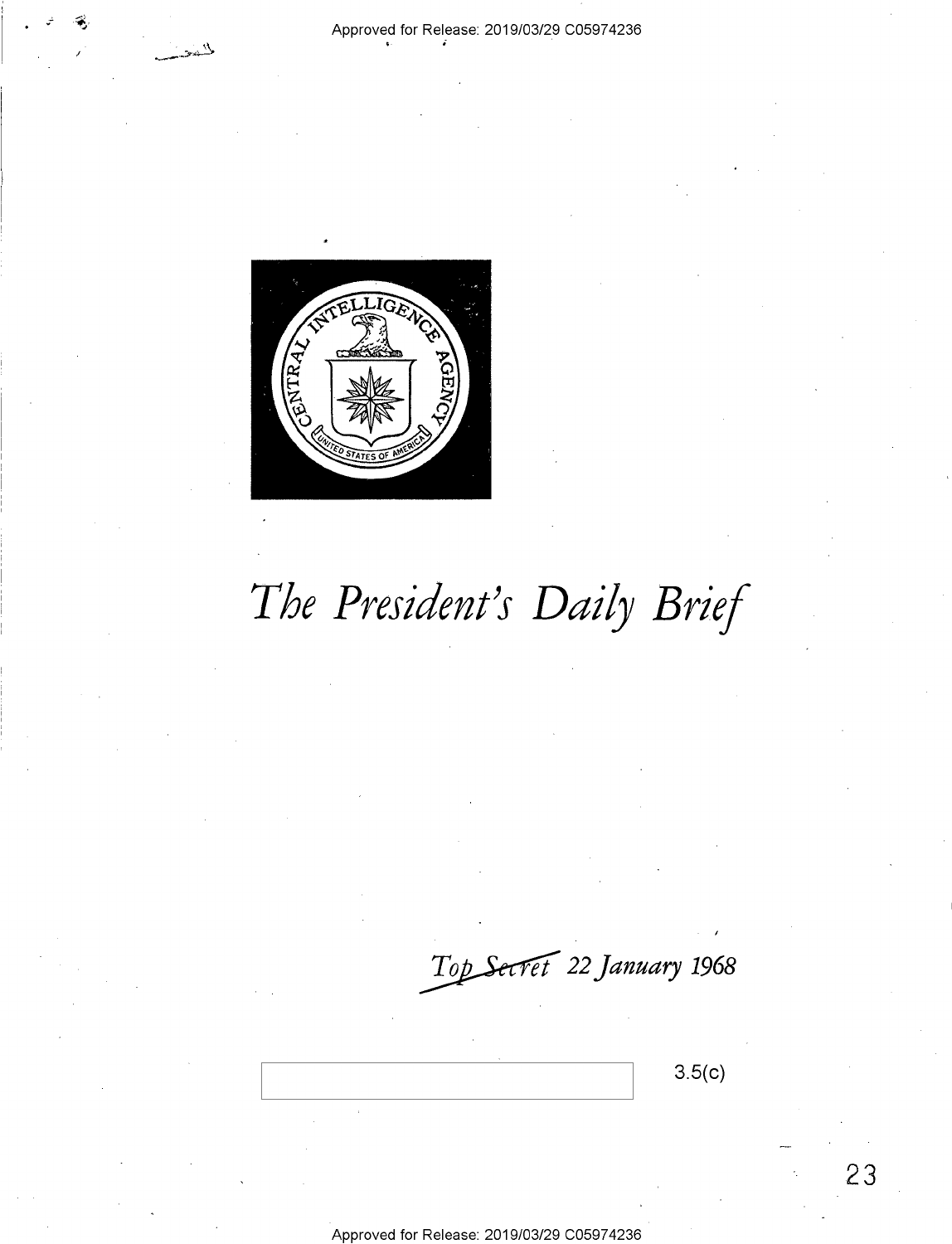

#### DAILY BRIEF 22 JANUARY 1968

1. Brazil

Costa e Silva flatly told Ambassador Tuthill on Friday that Brazil will buy F-5s, not Mirages. The Brazilian President seemed to feel sure his plans would not be affected by recent US legislation.

2. Venezuela

The government suspects a coup may be attempted within the next few days. The plotters--a group of rightwing military officers and civilians- are being carefully watched by security officers, however, and their chances for success are slim.

3. Ecuador

3.3(h)(2)

Carlos J. Arosemena,<br>| anti-American cousin of Ecuador's President, has declared his support for the presidential candidacy of Jose Valesco. Elections are in June.

The two men have been bitter enemies--in fact, Carlos ousted Velasco from the presidency in 1961 before himself being thrown out by the military.

3.3(h)(2)

4. Israel

3.3(h)(2)



3.5(c)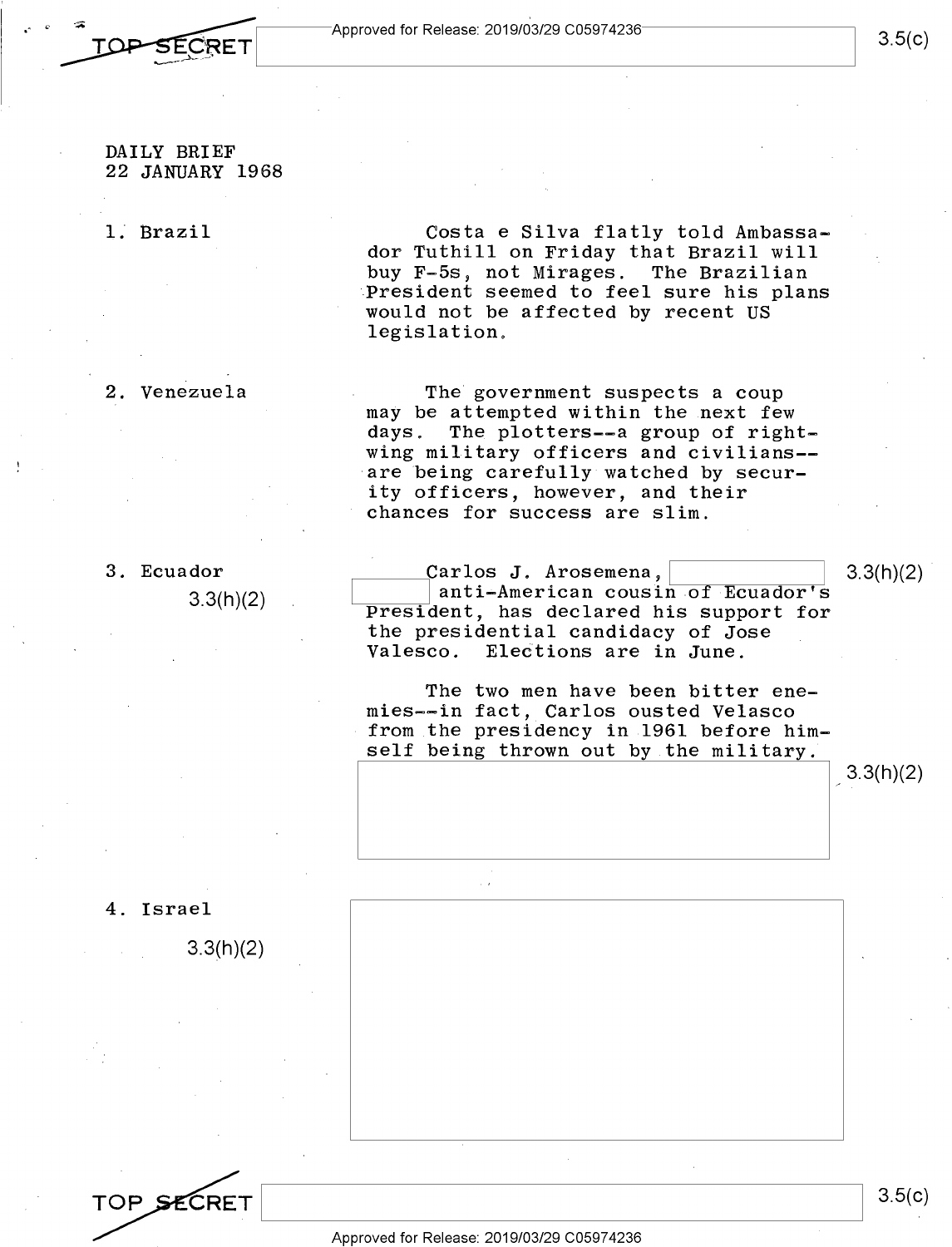

3.3(h)(2)

# 3.3(h)(2)



6. Australia Gorton is smack in the middle of one of Australia's worst labor disputes in 20 years. All mail truck drivers have gone on strike. The government is willing to discuss wage demands, but wants the mail moving first. The union refuses to drive until it gets what it wants. So far, the press is giving Gorton good marks for his firm stand. His prestige could be damaged, however, if the strike is not settled shortly.

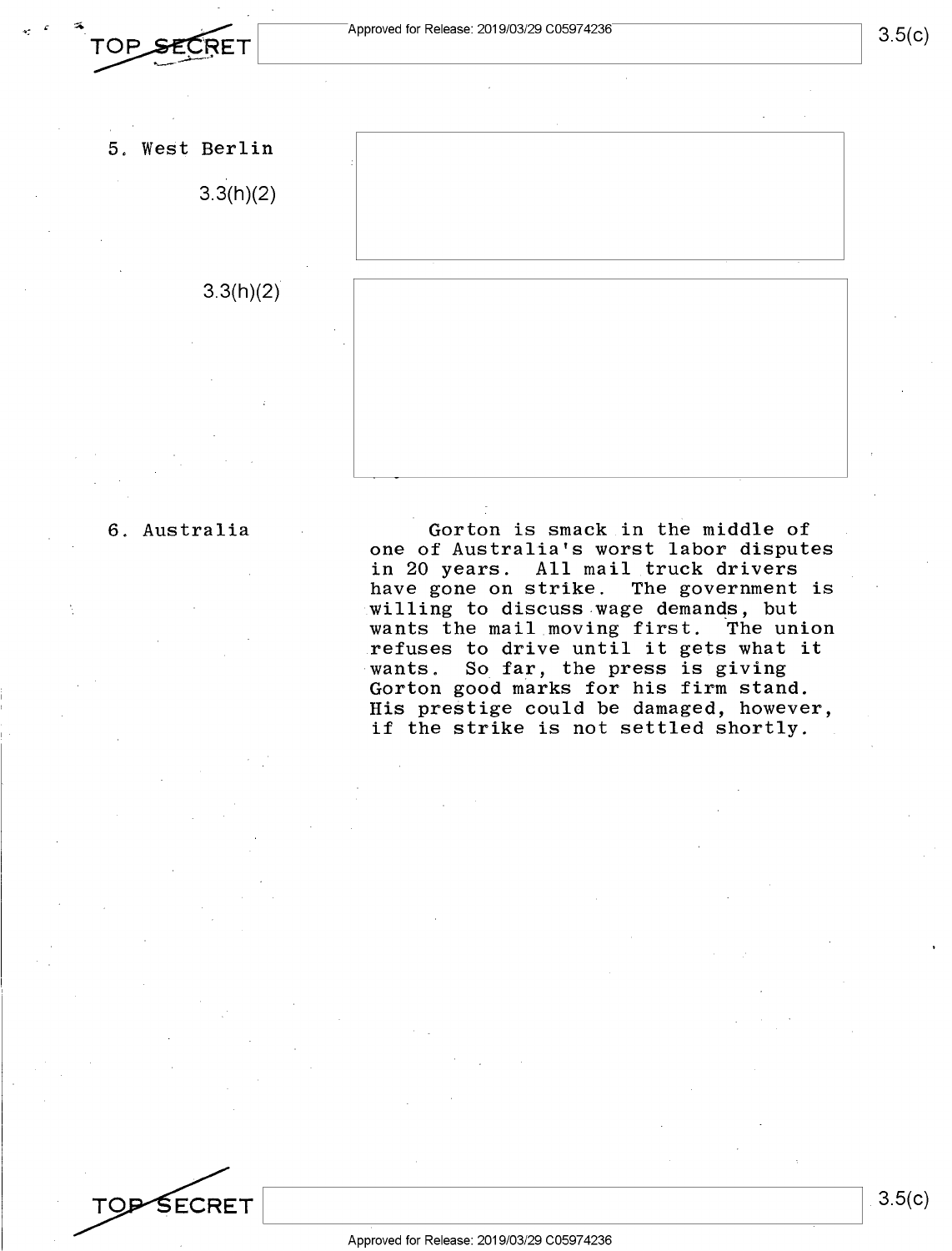## Approved for Release: 2019/03/29 C0597 4236

 $\lambda$ 

kis.

 $\mathcal{T}$ op Secret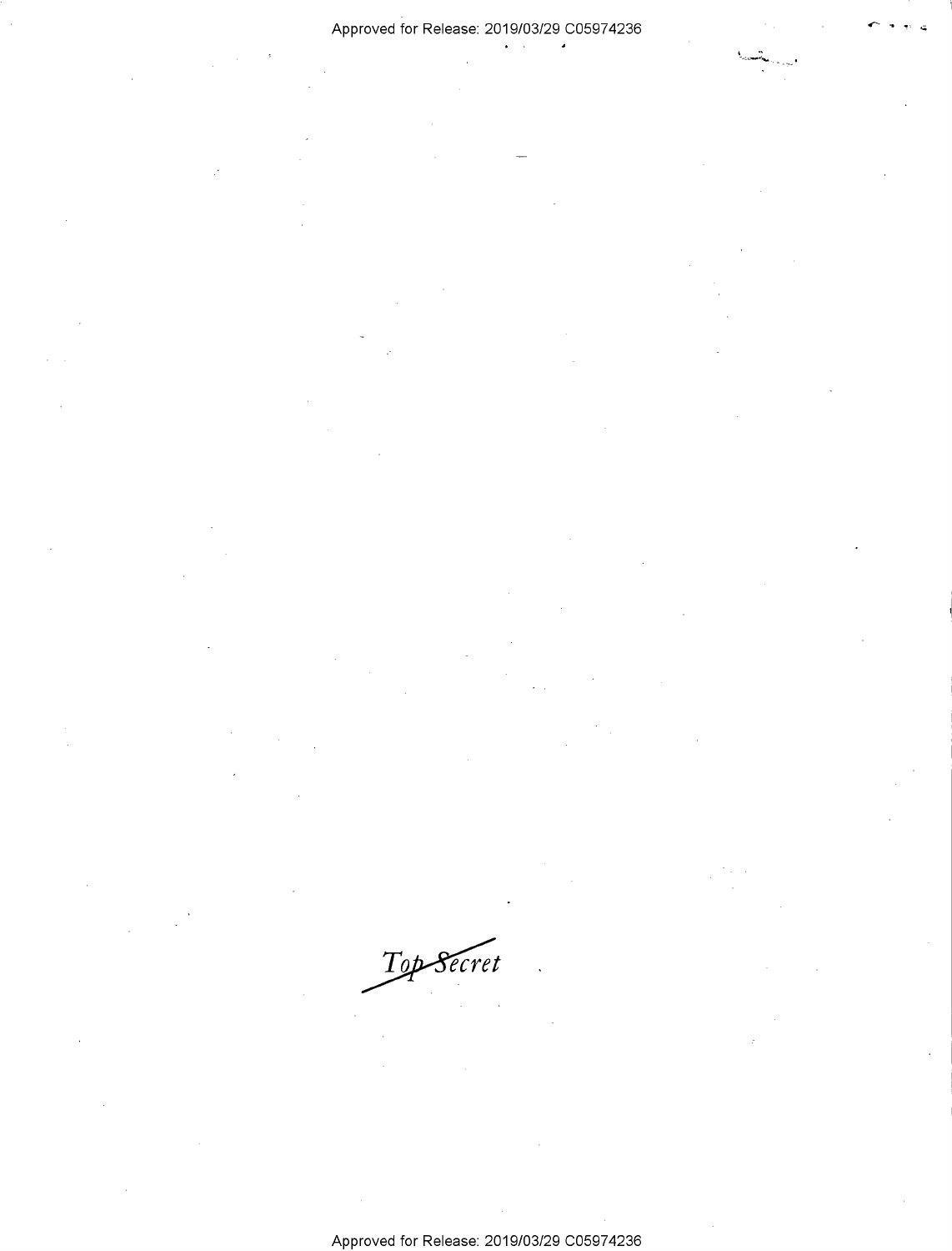



# *FOR THE PRESIDENT'S EYES ONLY*

# **Special Daily Report on North Vietnam**

**Lop Secret** 

3.5(c)

22 January 1968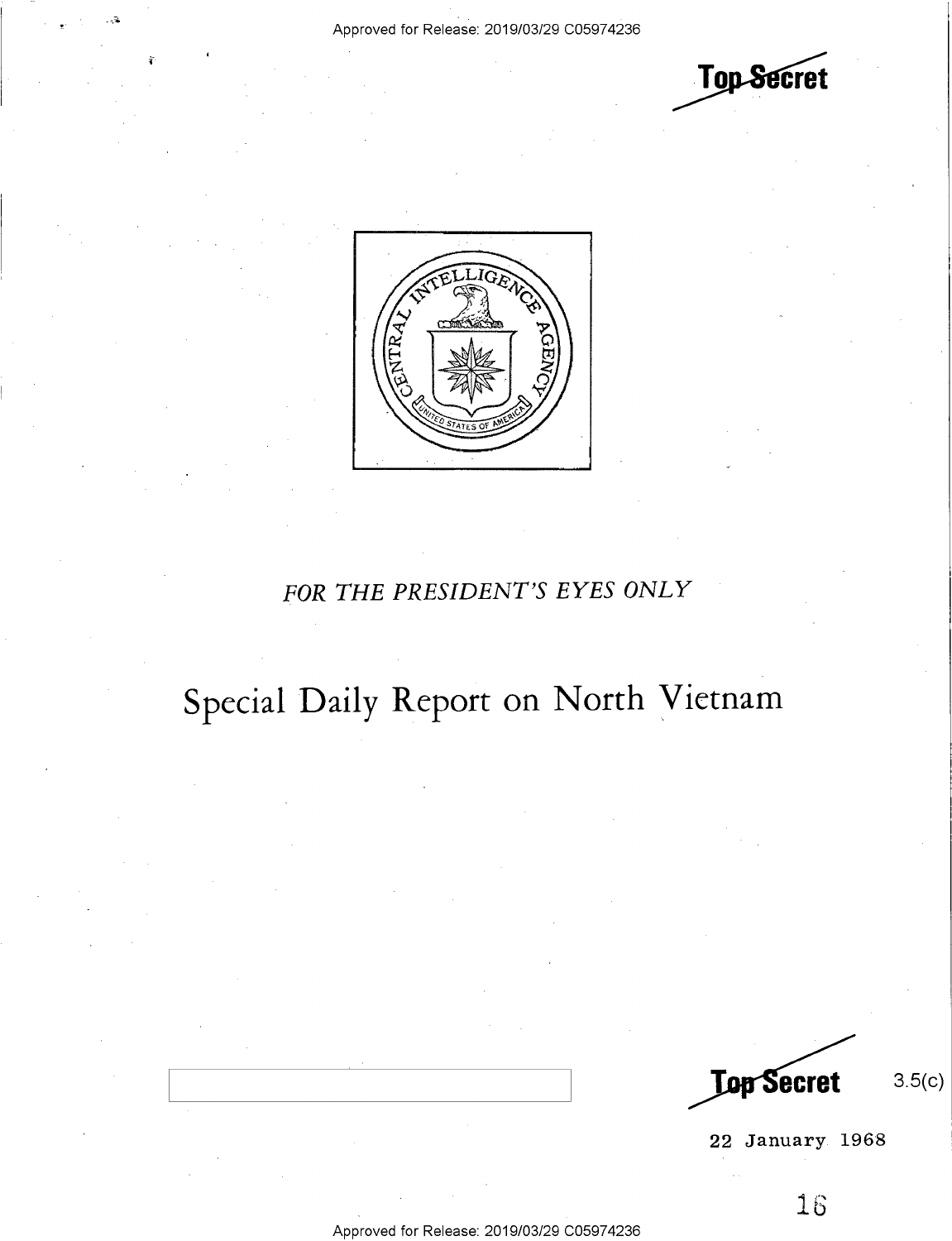TOP\_<del>S</del>ECRET

Special Daily Report on·North Vietnam for the President's Eyes Only

22 January 1968

#### I. NOTES ON THE SITUATION

Hanoi on State of the Union Address: The authoritative "Commentator" had an editorial in Sunday's party daily Nhan Dan which, in effect, rejected the San Antonio formula as a means of working toward set-<br>tlement of the war. According to a summary of the According to a summary of the article broadcast in English by Hanoi radio's international service, "Commentator" went on at length about President Johnson's references to Vietnam in the State of the Union message. He began by declaring that the Vietnam problem is clearly weighing more and more heavily on US life and that, for this reason, President Johnson was obliged to talk about ways to bring about an end to the fighting. The President, however, "only beat around the bush, repeating his San Antonio formula," the editorial declared.

The San Antonio formula, the editorial said, "is but a habitual US trick to put on the same footing the aggressor and the victim of aggression and to force the Vietnamese people to give up struggling in the face of continued US aggression." The "warlike objectives" of the "US imperialists" are laid bare not only by the "very insolent conditions" laid down in the San Antonio formula, but also by the continued US military buildup in South Vietnam and by stepped up US air raids over North Vietnam.

"Commentator" then referred to the President's "empty promises" to the American people in other<br>parts of the State\of the Union message. These, "Comparts of the State of the Union message. mentator" charged, will do no good and the "restless-<br>ness" of the American people will grow. All the poness" of the American people will grow. litical, racial, economic, and international problems faced by the people of the US are caused mainly by the Vietnam war, he declared, and President Johnson's "awkward words are but sheer falsification of truth and an affront to the people at home."

In conclusion, "Commentator" charged that "recent words and acts of the US imperialists" point merely to continuation of their "war of aggression"

**SECRET**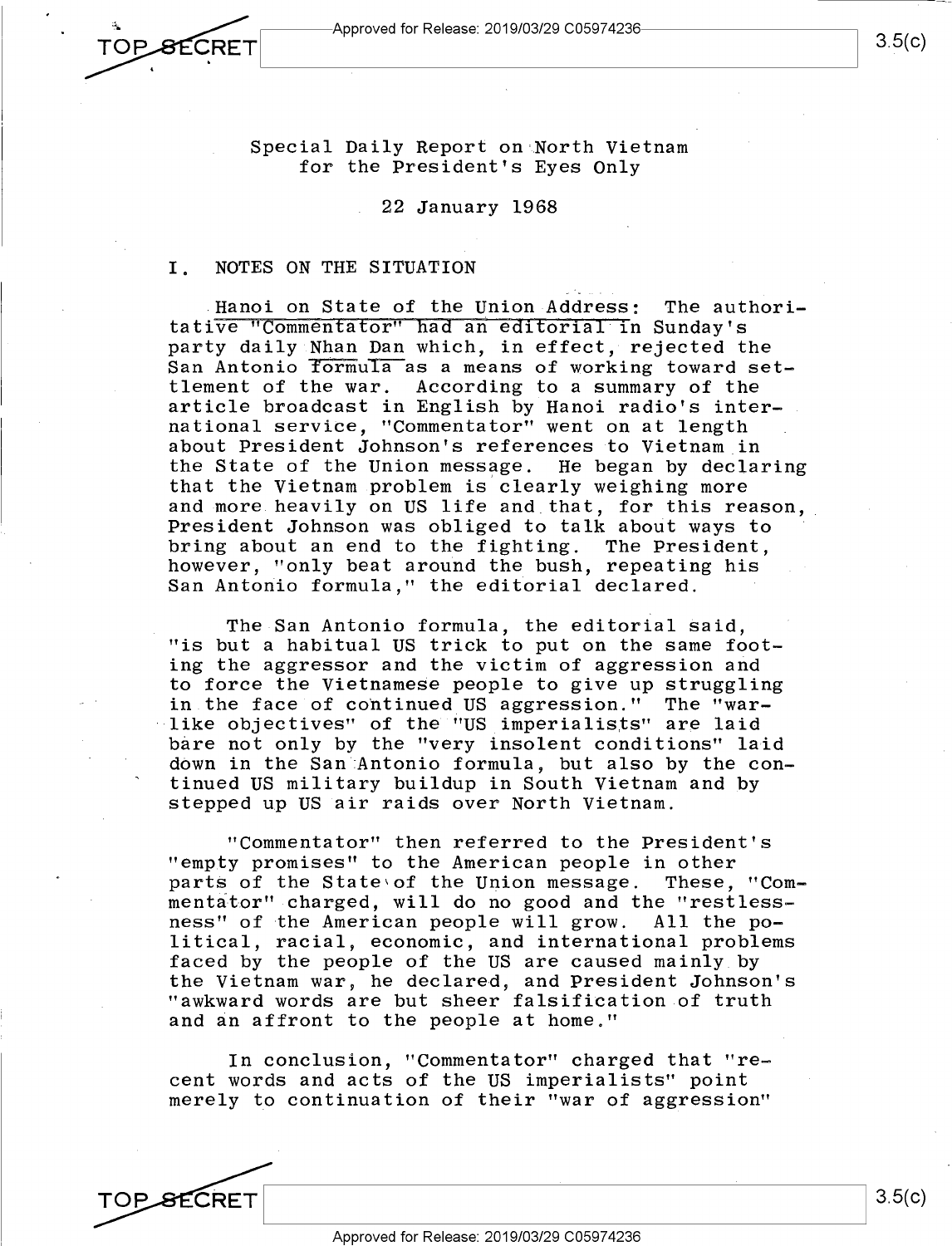**..... -:RET ~---\_\_\_\_\_\_\_\_\_\_\_\_ \_\_\_JI** 3.5(c)

as they make "more and more insolent conditions" for <sup>a</sup>settlement. The Vietnamese "people," the editorial concludes, remain resolved to fight on.

# \* \* \*

<sup>~</sup>

Viet Cong Broadcast on State of the Union Message: The Liberation radio's first mention of the message came in a broadcast in Vietnamese to South Vietnam on Friday. Fully half the broadcast was devoted to an attempt to refute the President's "boasts" about the progress of the war. The broadcast then asserted in general terms that the President's references to peace served simply as <sup>a</sup>facade for further expansion of the war. There was no mention of possible US - North Vietnamese talks and the broadcast completely ignored the San Antonio formula.

The program concluded with -assertions that "it is obvious" that the Vietnam war has "upset the US economy, has shaken the position of the US dollar, and has caused 'a certain restlessness' in the US, the words Johnson used to describe the spreading antiwar movement in the US."

\* \* \*

# \* \* \*

Hanoi Continues to Circulate Bo's Interview: On Saturday, Hanoi rebroadcast to its office in Rangoon the entire Mai Van Bo interview of 16 January with the French newsman.

-2-

**~-----------------**

Approved for Release: 2019/03/29 C0597 4236

**\_\_ \_\_JI** 3.5(c)

3.3(h)(2)

3.3(h)(2)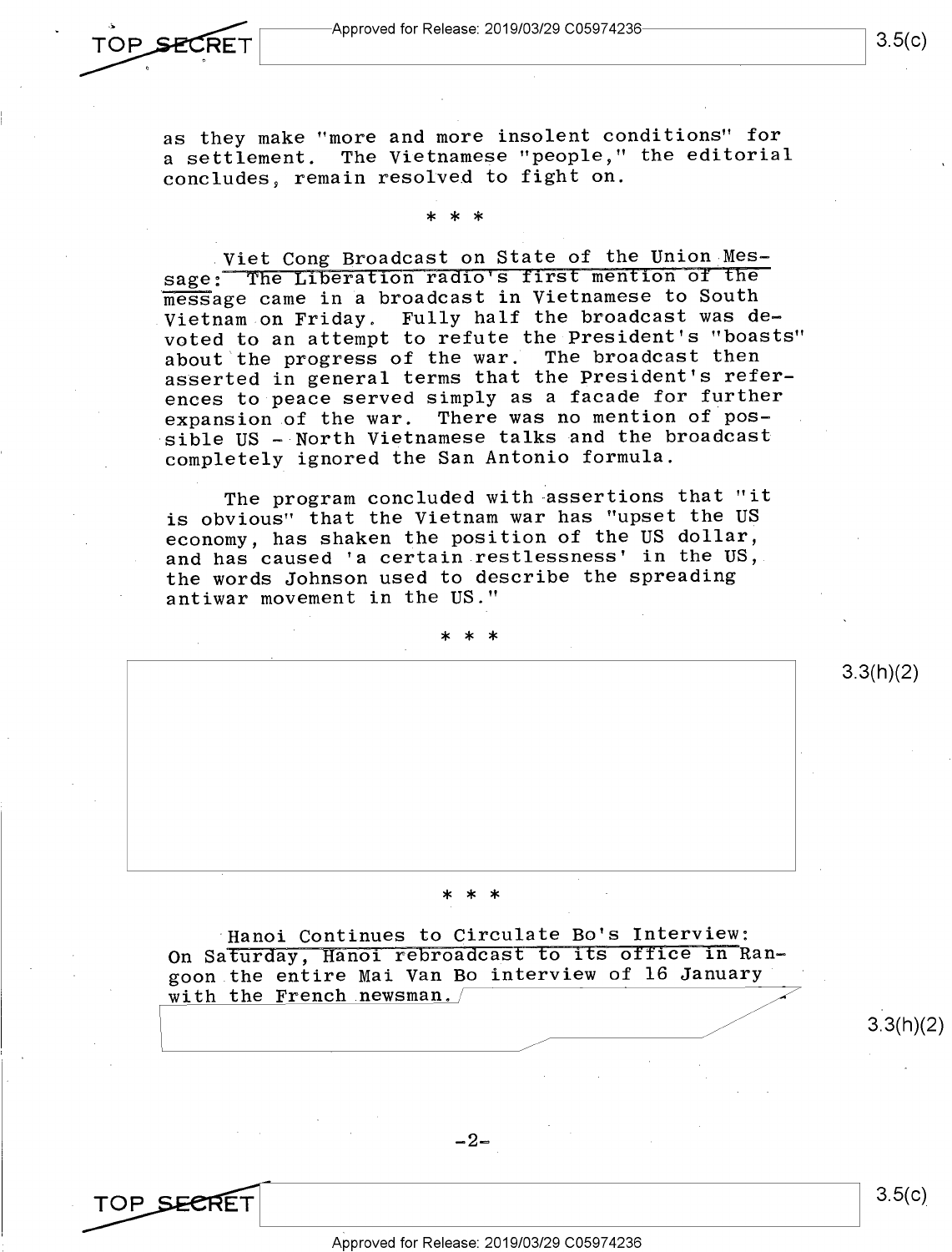

SECRET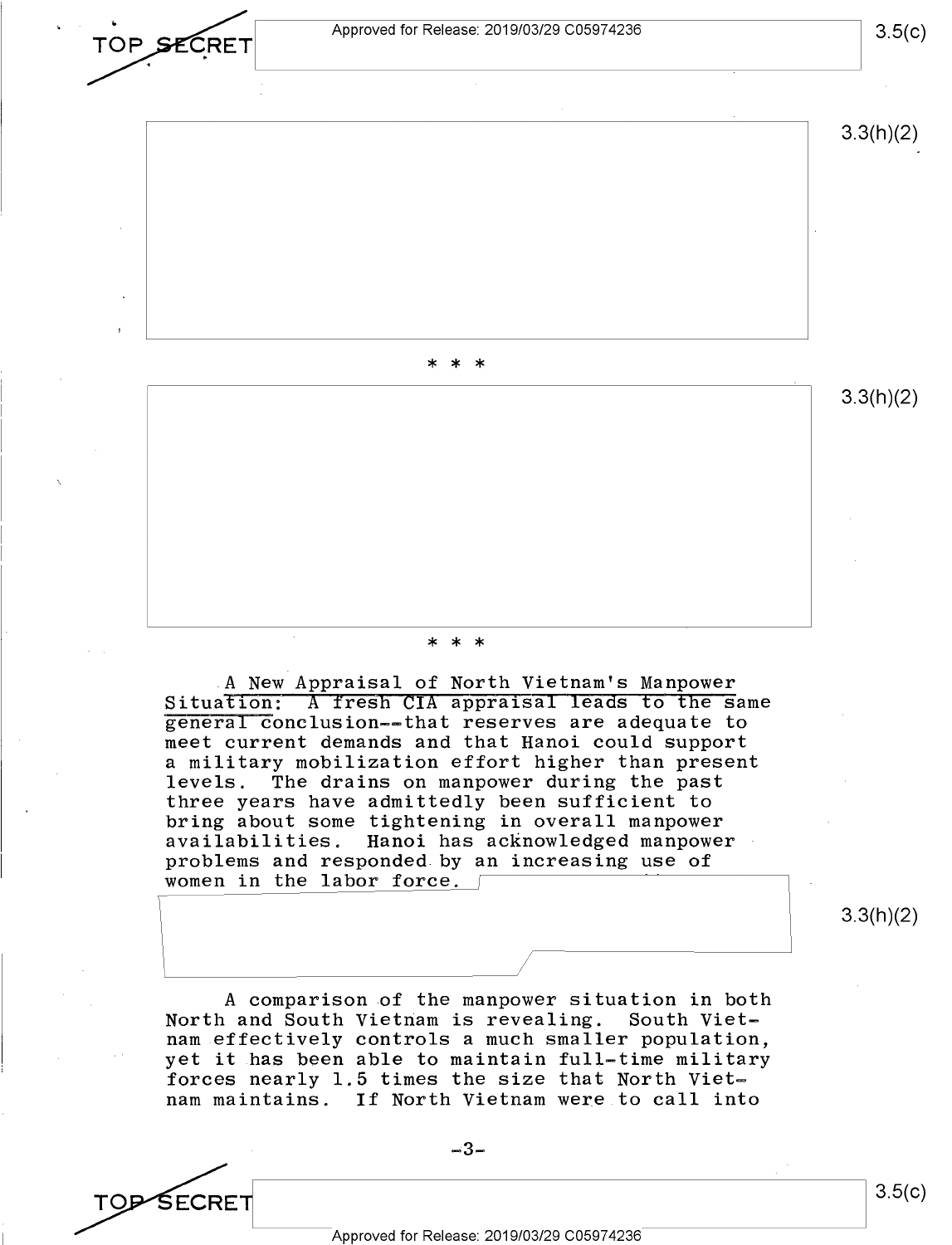full-time military service the same share of its population as has South Vietnam, the North Vietnamese military force would be more than double its present size;

\* \* \*

#### .Rumanian Ambassador's Comments: The Rumanian ambassador to Paris, who is now leaving his post, commented during his farewell call at the US Embassy that the United States is really winning in<br>Vietnam. The ambassador went on to say that Hano The ambassador went on to say that Hanoi's delegation in Paris no longer tries to hide its concern over the pressure Peking has been exerting on Hanoi because of North Vietnam's alleged moves toward peace.

The Rumanian's statement must be tempered by his inclination to be somewhat imaginative when he is expressing his views.

# \* \* \*

#### II. NORTH VIETNAMESE REFLECTIONS OF US POLITICAL ATTITUDES ON THE WAR

Viet Cong Broadcast Quotes Governor Romney: On Saturday, the Liberation radio quoted excerpts from the Governor's comments about the State of the Union message as an example of the "stream of strong criticism among many circles in the US and the West" regarding Vietnam policy. The same broadcast carried critical fragments from leading British and French newspapers.

\* \* \*

TOP SECRET 3 Approved for Release: 2019/03/29 C0597 4236

-4-

3.3(h)(2)

3.5(c)

3.5(c)